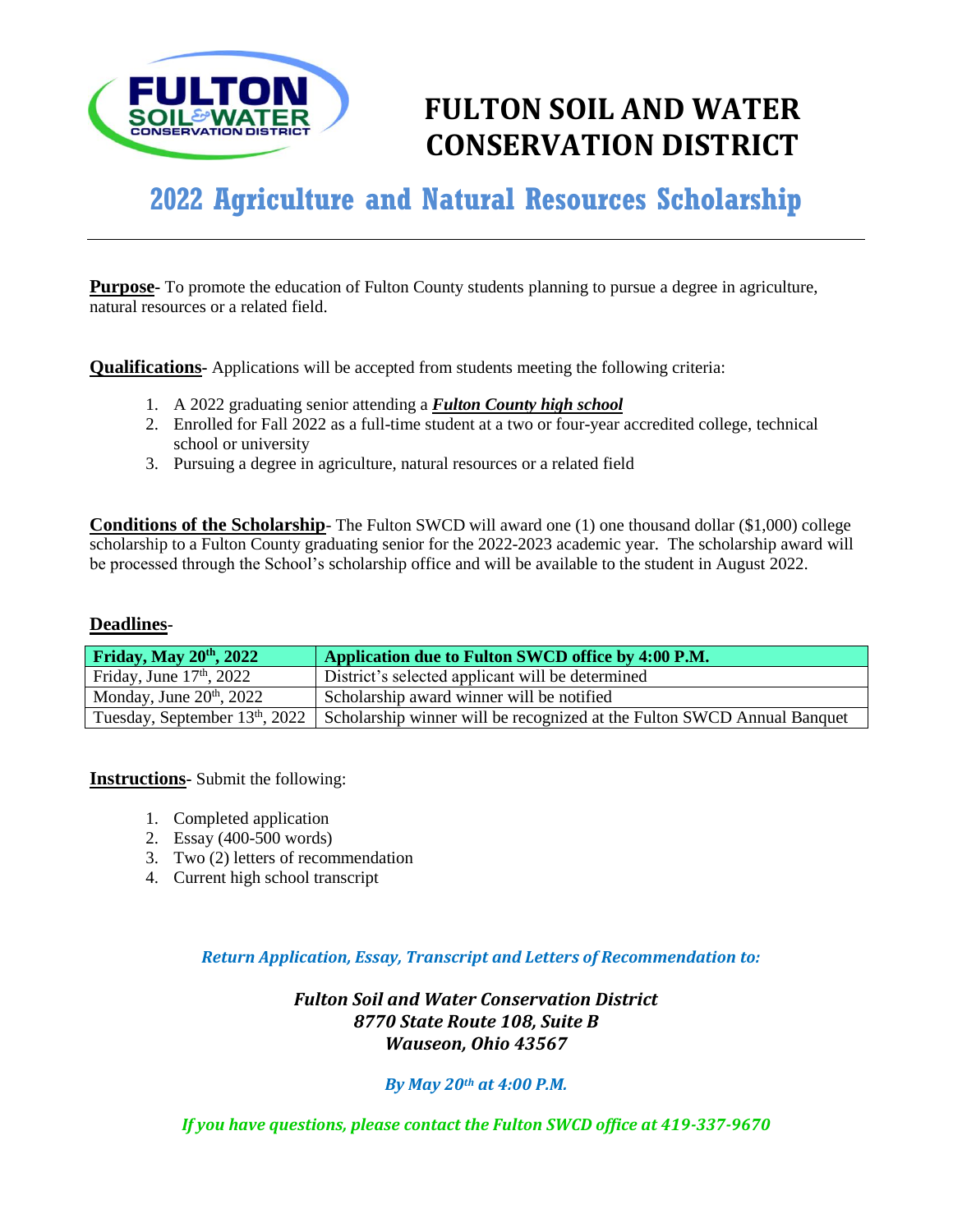

# **2022 Scholarship Application**

# **A. Personal Information**

| 1. Applicant's Name<br>Last                                                                                                                                                                                                   |                                                      | First | Middle |
|-------------------------------------------------------------------------------------------------------------------------------------------------------------------------------------------------------------------------------|------------------------------------------------------|-------|--------|
|                                                                                                                                                                                                                               |                                                      |       |        |
|                                                                                                                                                                                                                               |                                                      |       |        |
|                                                                                                                                                                                                                               |                                                      |       |        |
|                                                                                                                                                                                                                               |                                                      |       |        |
| 4. Home Telephone Number (Changel and Communication of the Telephone Number (Changel and Communication of the Telephone Number (Changel and Communication of the Telephone Number (Changel and Communication of the Telephone |                                                      |       |        |
| 5. Date of Birth $\frac{\sqrt{2}}{2}$                                                                                                                                                                                         |                                                      |       |        |
|                                                                                                                                                                                                                               |                                                      |       |        |
| <b>B. Educational Background</b>                                                                                                                                                                                              |                                                      |       |        |
| Attach your most recent official transcript. Your official transcript must show the official school seal.                                                                                                                     |                                                      |       |        |
|                                                                                                                                                                                                                               |                                                      |       |        |
| 1. High School Information:                                                                                                                                                                                                   |                                                      |       |        |
|                                                                                                                                                                                                                               |                                                      |       |        |
|                                                                                                                                                                                                                               |                                                      |       |        |
| State $\frac{\text{Zip}}{\text{Zip}}$                                                                                                                                                                                         |                                                      |       |        |
|                                                                                                                                                                                                                               |                                                      |       |        |
|                                                                                                                                                                                                                               |                                                      |       |        |
|                                                                                                                                                                                                                               |                                                      |       |        |
| 2.                                                                                                                                                                                                                            | College, University, or Technical School Information |       |        |
|                                                                                                                                                                                                                               |                                                      |       |        |
|                                                                                                                                                                                                                               |                                                      |       |        |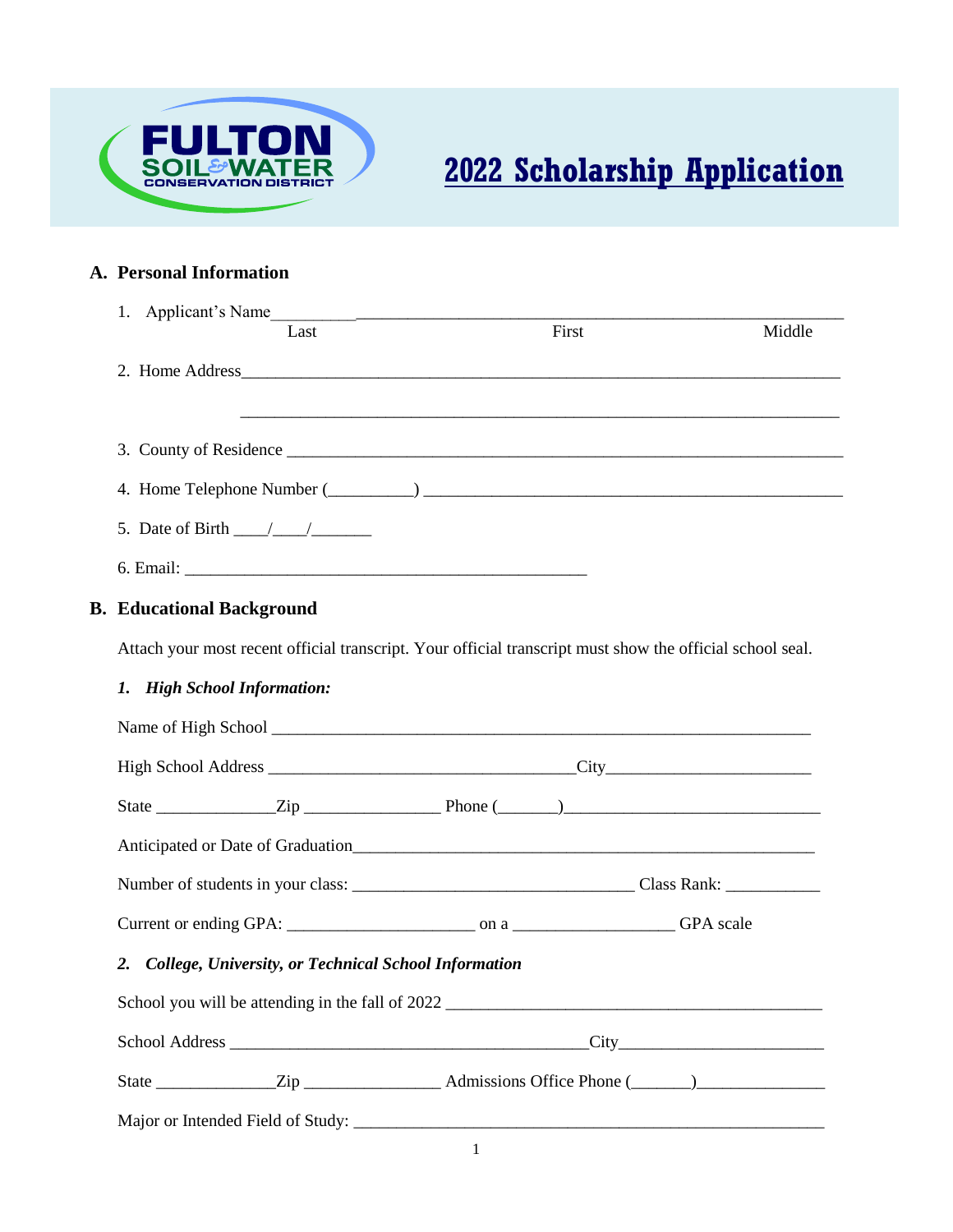# **C. List your involvement in school co-curricular activities/groups by year, including leadership positions held and awards/honors received.**

| Activity/Group/Organization | 9 | 10 | 11 | 12 | Leadership Positions, Honors, Awards |
|-----------------------------|---|----|----|----|--------------------------------------|
|                             |   |    |    |    |                                      |
|                             |   |    |    |    |                                      |
|                             |   |    |    |    |                                      |
|                             |   |    |    |    |                                      |
|                             |   |    |    |    |                                      |
|                             |   |    |    |    |                                      |
|                             |   |    |    |    |                                      |
|                             |   |    |    |    |                                      |
|                             |   |    |    |    |                                      |
|                             |   |    |    |    |                                      |
|                             |   |    |    |    |                                      |
|                             |   |    |    |    |                                      |

**D. List your involvement in volunteer organizations and community service activities, including leadership positions held and awards/honors received.**

| <b>Community Organization</b> | 9 | 10 | 11 | 12 | Leadership Positions, Honors, Awards |
|-------------------------------|---|----|----|----|--------------------------------------|
|                               |   |    |    |    |                                      |
|                               |   |    |    |    |                                      |
|                               |   |    |    |    |                                      |
|                               |   |    |    |    |                                      |
|                               |   |    |    |    |                                      |
|                               |   |    |    |    |                                      |
|                               |   |    |    |    |                                      |
|                               |   |    |    |    |                                      |
|                               |   |    |    |    |                                      |
|                               |   |    |    |    |                                      |